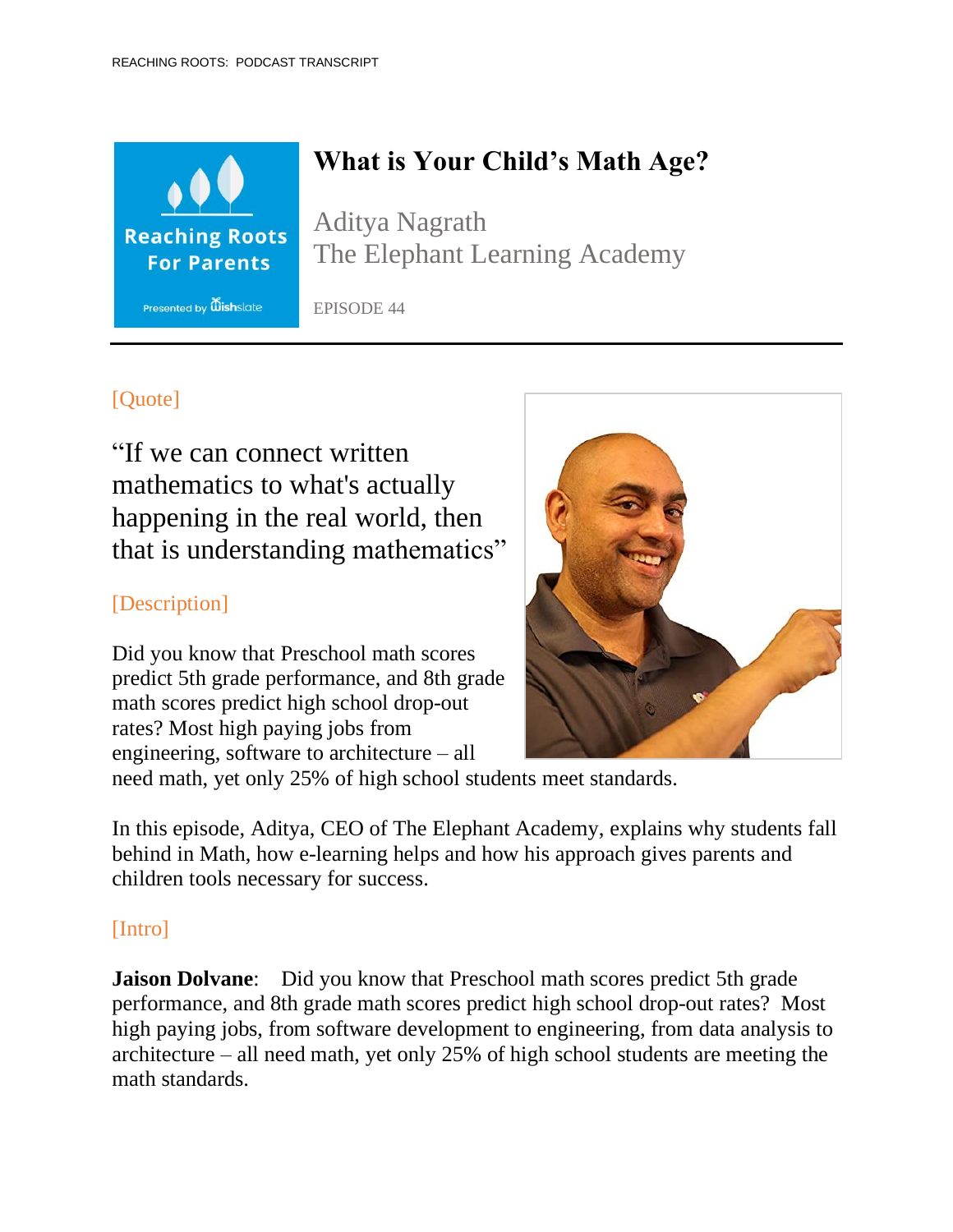Aditya Nagrath is the CEO and Co-Founder at Elephant Learning Math Academy, an automated math academy that guarantees your child will learn one year of math in three months with only 30 minutes a day.

Elephant Learning was founded by two university mathematicians who based their methods on hundreds of years of research, and have now taught over a million months of math to students. In this episode, Aditya talks about why students fall behind in Math, how e-learning help and how his approach equips parents and children with the tools necessary for math success.

#### [Episode]

**JAISON DOLVANE:** Okay, welcome Aditya.

**ADITYA NAGRATH:** Hi, thank you for having me.

**JAISON DOLVANE:** Our Pleasure. So Aditya tell me a little bit about your background and how you got started.

**ADITYA NAGRATH:** Yeah, sure. Got started with elephant learning math academy?

### **JAISON DOLVANE:** Yeah.

**ADITYA NAGRATH:** Perfect. Yeah, my background is, I started coding when I was 14 years old. I went to the university of Denver for undergrad and graduate school. Ended up with a PhD in math and computer science. And from there went on to start a contract software engineering firm where we had clients like Digidata, Verizon, Telefonica, we wrote apps that went out to a lot of big names. And from there we chose to kind of switch into our own products and we chose to start with elephant learning math academy due to a lot of the things that were mentioned in the intro. I learned about this from a professor of mathematics, that was my professor.

And then when we start to look into the solutions that were already out there, we figured out that we could put together a software package that was really designed to help the parent just get their child to understand in the classroom, because if we can get that to happen, then a lot of the challenges that we have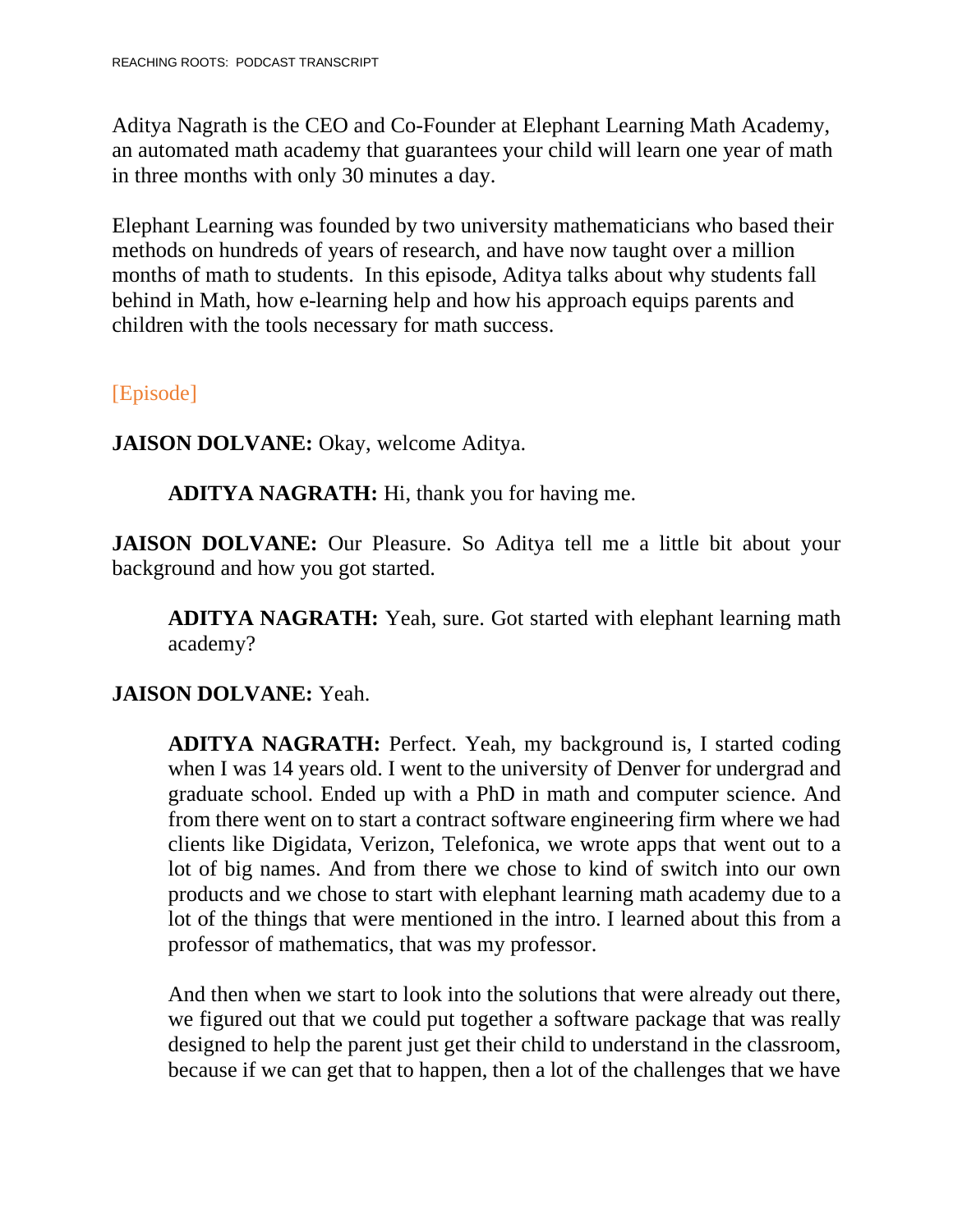with math anxiety, for example, or people not understanding, or even not wanting to understand, start to alleviate.

**JAISON DOLVANE:** Right. Right. So explain to me kind of like what's the problem. I mean, why is it that the current education system is not sufficient for helping our kids learn math?

**ADITYA NAGRATH:** Well, the traditional way that mathematics has learned is sort of like, if you can repeat it over and over and over again, sooner or later, you understand it. And they're really focused mainly on the written mathematics. And they're also pretty focused on getting you to pass the test. And so like, the question becomes, how do you do it? And we teach the children how to do it, but really what's happening is that these symbols on the piece of paper represent ideas that are actually happening in the world around us. And we see it on a daily basis. And if we can connect that written mathematics to what's actually happening, then that is what is understanding in mathematics. That's what we're talking about here.

So, to make it more concrete like addition, give me five things, give me four more things. We write that as five plus four, but that idea of the quantities and getting more quantity, that's the idea of addition and for the child to recognize that it's sort of like learning language. In fact, it's exactly learning language. You're learning exactly what addition means, written down five plus four. But I like to equate it with the colors so that people understand exactly what I'm talking about. So when you taught your child the colors, for example, red, you showed them red things over and over and over again, until through context, they figured out you were talking about the color red. That's what our system does is we provide them these puzzles that when they solve them, they're exhibiting the ideas as we're labeling them so that they can connect the two. And then it also makes it very easy for the teacher in the classroom or the parent to connect the two, if they see that the child doesn't understand. But ultimately that is the issue when it comes to the classroom, which is that when it's 30 on one, it's very, very challenging, especially when you're teaching pneumonic to gauge understanding, because that's really more of a one on one activity.

**JAISON DOLVANE:** Right. Right. Yeah, I mean, I guess, you know, this is something that I've talked about previous, which is, you know, the education system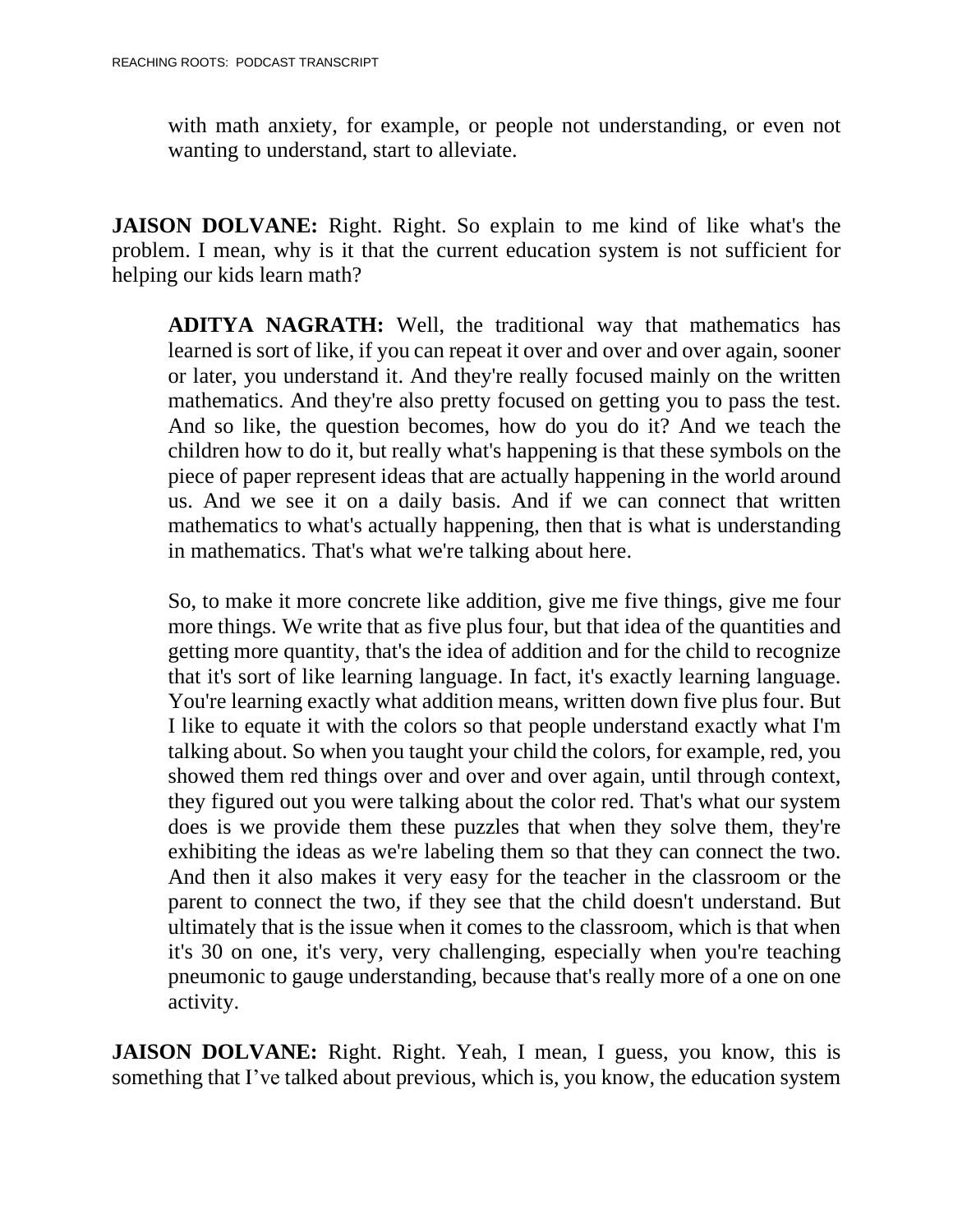sometimes needs to default a low common denominator in the class just to keep everybody moving at the right pace.

**ADITYA NAGRATH:** Well, I mean, that's one way that you could approach it. I think another way that would be more beneficial is just if we were able to split the children into groups. And so that's actually what our teacher dashboard does. It allows you to figure out kind of quickly what are, like cohorts of understanding from children in the classroom. So if you get a cohort, which is say, like at the addition level, and then maybe there's a cohort that's maybe at the multiplication level right, now, you're able to kind of split the lecture and use the ideas that the children understand so that you're not talking over the lowest common denominator, which is what we're trying to avoid when we do that.

But then at the same time, you're not boring those students that do understand it by going very slow, you're able to speak to both at their level. If we did that, we'd be able to get those children that are behind to catch up. And that's what our system literally does is like, we just focus on the ideas. If I don't teach you how to do it, but you can participate with the conversation in multiplication and you understand what is, well, if you're participating in the classroom discussion and you're learning the methods for multiplication, and you're confident, but whereas if we try to focus on, let's get them every detail on how to do this between here and there. That's a lot of materials you don't recover that child.

**JAISON DOLVANE:** So what I'm hearing you say is, I think two things. One is, you know, maybe the current system is not connecting the dots as well between sort of concepts and application kind of in the real world. And the second thing I think I'm hearing you say is, you know, we're kind of doing a broadcast based teaching as opposed to more personalized learning only because it's not necessarily possible for one teacher to give 30 students one on one attention.

**ADITYA NAGRATH:** That's exactly correct. That's exactly correct. And there's one more kind of pitfall, which is a, it would be the word problems that help the teacher understand what the level is, right. Because the word problem is meant to mimic presenting a problem in real life. Right. But because we're so geared on showing the children how to do it and just having them say the right answer, we give of them the monic, that cheats the word problem. And so now we don't know if they understand or if they're just using the pneumonic.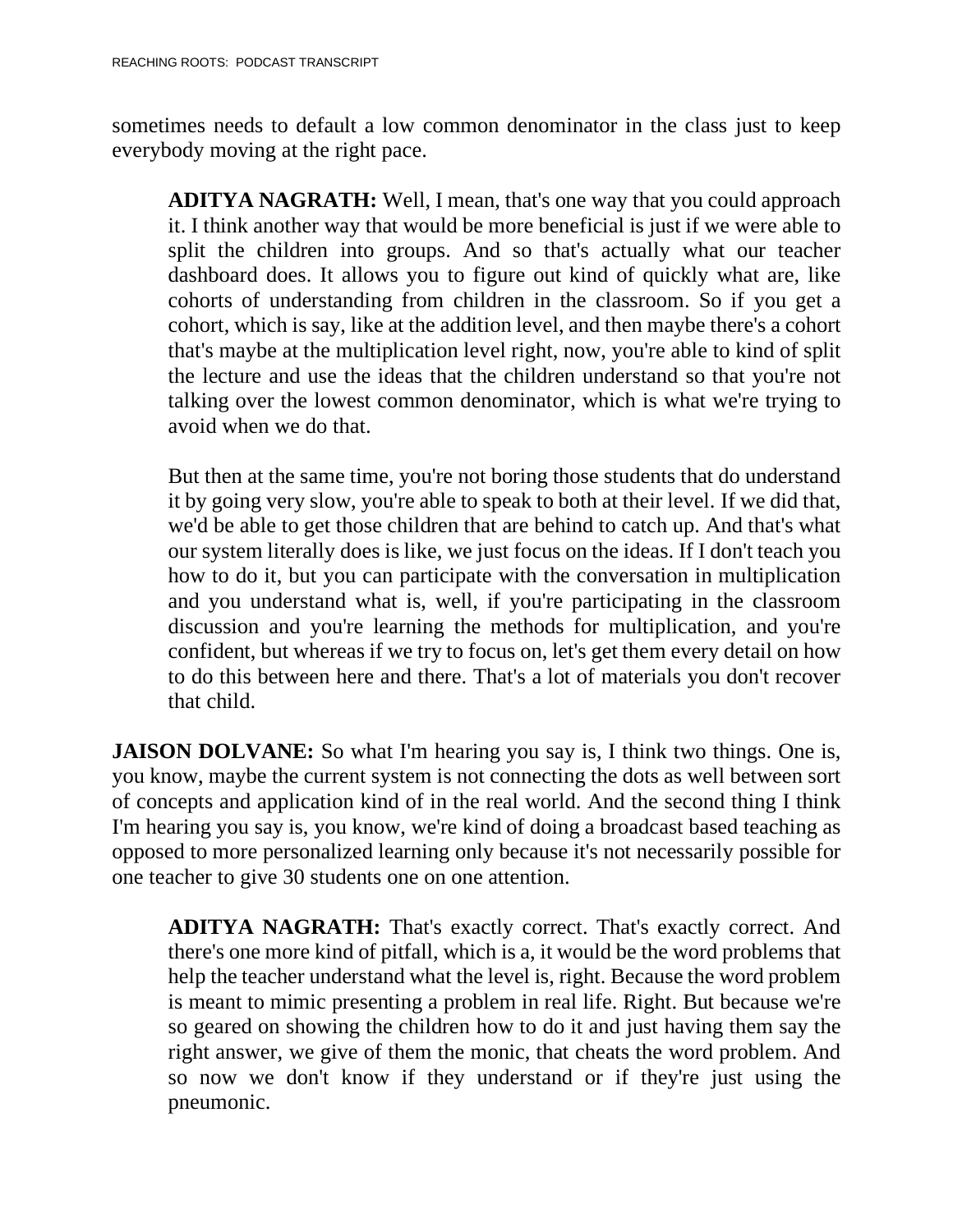**JAISON DOLVANE:** Give me an example of that.

**ADITYA NAGRATH:** Sure. So like the same example, five plus four, you might say, we're in a grocery store and you say, Hey, I need five bananas. And then, you know, the kid goes and picks up five bananas comes back. You say, you know what, I need four more, they go pick up four more. How many do I have now? They would somehow put this into a word problem form. But then the teacher would say, you just add the two numbers together, but now you can use the memorization of the tables of addition to say, oh, well, five plus four nine, So she told me, I add the two numbers together. We don't know now if they're adding, because they understand that addition is the solution to this problem, or if they're adding, because they receive the pneumonic.

**JAISON DOLVANE:** Right. Right. Okay. Okay. Yeah. I mean, I think I've probably seen word problems that are a little bit more complicated that are trying to sort of assess students based on understanding. But I think what you're saying is that there's maybe too many hints associated with it.

**ADITYA NAGRATH:** Exactly, exactly. Cause the goal is to pass the test. So then we try to turn it into multiple choice and try to reduce the answers. But ultimately we're cheating the system that helps the teacher understand, does the student understand, so then it becomes a one-on-one activity.

**JAISON DOLVANE:** Yeah, that's interesting. I mean, I think there's probably a really important, I guess I think you're explaining it very clearly, but it's subtle in that, what I'm hearing you say is that teachers are focused on the wrong goal, which is to get past, you know, the standard testing or whatever it is.

**ADITYA NAGRATH:** The bureaucracy gave them this goal. So it's not even their fault.

**JAISON DOLVANE:** And basically they're short cutting the learning activity by providing those hints.

**ADITYA NAGRATH:** Correct. And they might not even know that they're doing right. That's the hard part, right. Is like, again, when a student walks up to me even and says, well, how do I do this? My first reaction is to show them how to do it. Now I might pause and I might say, well, okay, hold on a second. Let me dig deeper to see if you understand this, because now I'm, you know,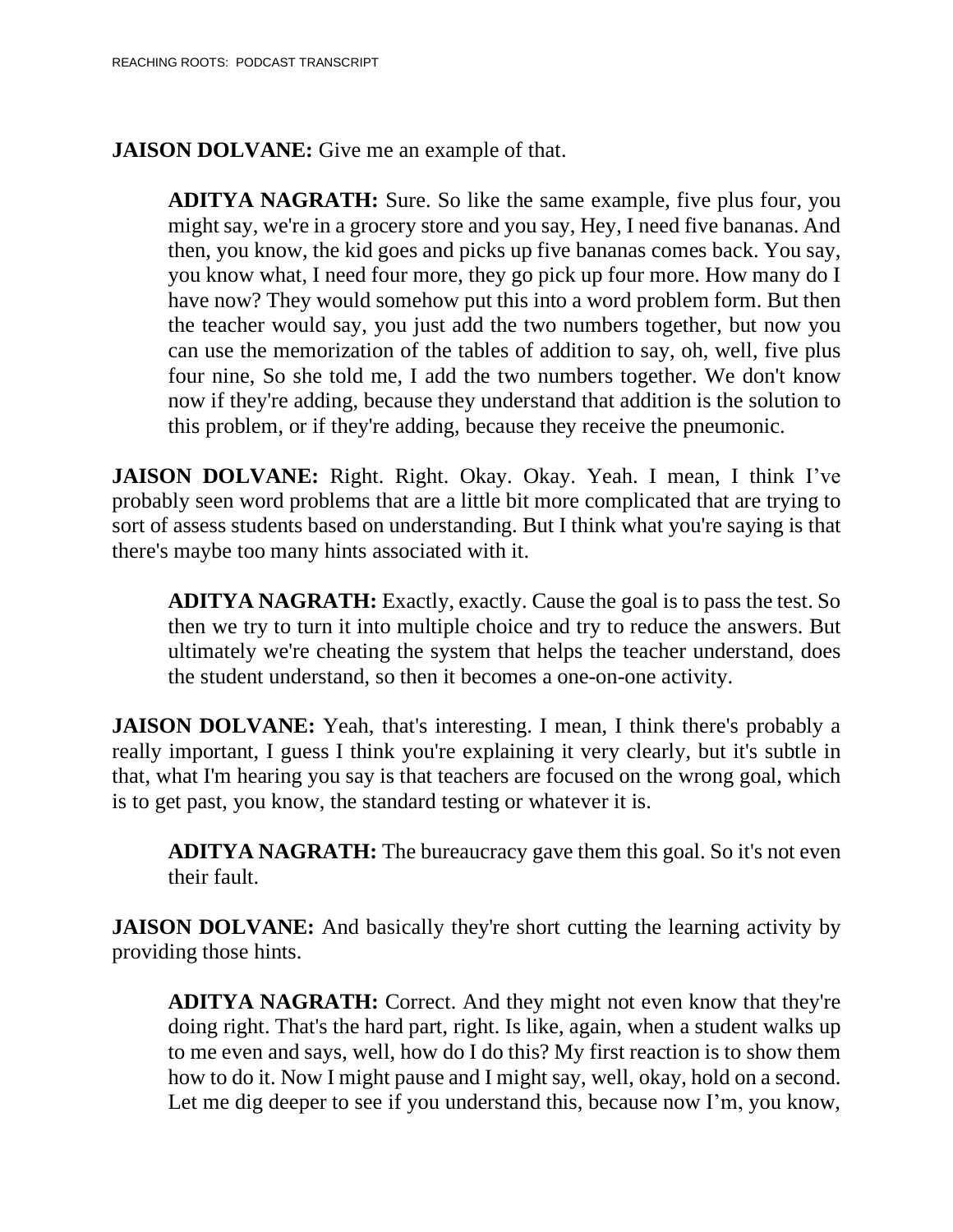very well versed on this, but even then, if I'm tired, if I'm right and you just kind of, how do I do this? My first reaction might be, oh, this is how.

**JAISON DOLVANE:** Yeah, no, absolutely. I mean, you know, this is such a common sort of like learning technique. We do this in so many things in life. And I think what you're kind of reflecting is we're doing it in math also. Which is like, you know, we're giving people answers as opposed to equipping them with tools for them to come up with their own answers.

**ADITYA NAGRATH:** Right. And in this case, the idea isthe thing that we're labeling, the concept, the idea is the thing that we're labeling. So actually what we're doing is we're taking away a mental tool.

**JAISON DOLVANE:** Yeah. Makes sense. And I mean, give me some examples of labels that were applying to these things.

**ADITYA NAGRATH:** Well, so like the addition, right? It is the idea of give me five, give four more or it's just the idea of give more. You see what I mean? Like at the basis of it is that idea. And I mean, counting is the quote unquote, how do you do it. But when the student starts to understand, and I mean, leap progs, I mean, my child watches the counting lemonade. I like it, it's like over his head when he first started watching it. But like they say, like when you add, you get more, that's the idea. It's just so abstract is the problem. And like, we try to make it more concrete, by giving the children like what teachers call manipulatives, but like objects is what it is. Like give them objects and have them do it with bananas or cars or whatever we do it that way. But when we get to the classroom, it's nearly impossible to do it that way.

**JAISON DOLVANE:** So tell me how are you guys doing these things differently?

**ADITYA NAGRATH:** Well, so we are doing it through a gamification, so we've taken the puzzles. Like the one I just told you, and we've basically put them in an order that like, because it's about the order of understanding is really what it is. Once you've understood A, then you can understand B and I can give you some, like the classic example is addition to multiplication. If you don't understand addition, it's going to be really hard to understand repeated addition. So therefore you have to understand addition before you understand multiplication. But it's the, we take that and we represent it on the screen as a puzzle. I say, think angry birds, but for mathematics. But really if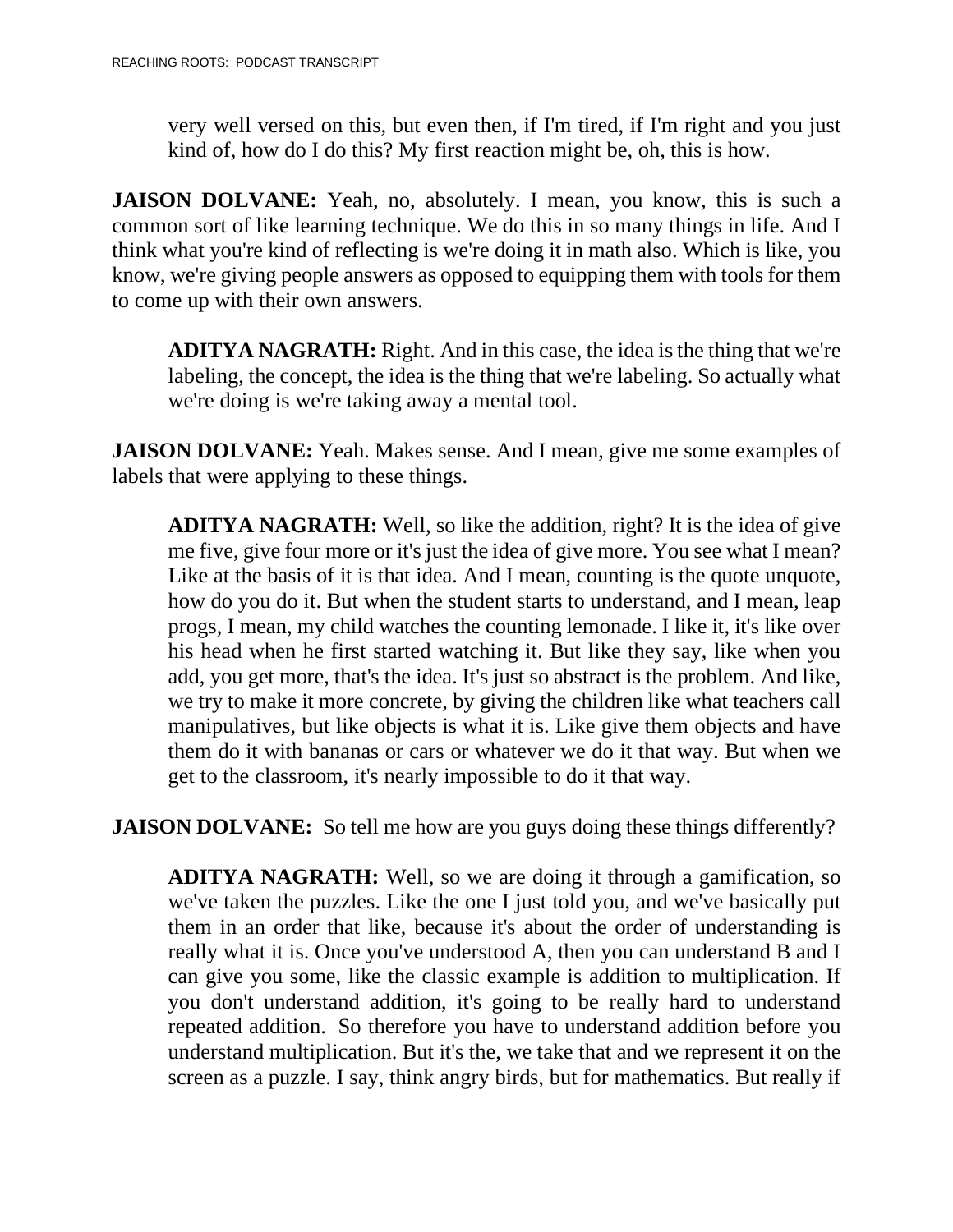you're a teacher, it's the manipulatives on the screen so that you don't have to have all that stuff for each student.

**JAISON DOLVANE:** Right. And so is this through sort of an app or are you guys kind of doing it one on one teaching?

**ADITYA NAGRATH:** Yeah. No, thank you for asking that. Yeah, It's delivered as an app. We support iOS, Android, Amazon Kindle fire. We also support Chrome and safari on web. And it was literally built because we didn't know where we'd have to put this in. The problems that you discussed happen along income lines. So it could be like, oh, we have to be on these Chromebooks that are \$50. So we just basically built it for web. But this can insert basically anywhere. Our only mission is to empower children with mathematics.

**JAISON DOLVANE:** Right. So, you know, you mentioned income lines. I just want to like dig into that a little bit. I mean, I think I read that somewhere else, which was that, you know, you say that sort of, I think what you're sort of alluding to is that you know, someone with a lower socioeconomic type of status might actually end up with kids that has a lower math proficiency than someone with a higher socioeconomic status. Is that kind of what you're saying? And why is that?

**ADITYA NAGRATH:** Well, so that's what the research stat that I'm quoting. But yeah, that's what it says. It says like say in the lowest 20% income fifth, like guess is the best way to say it on average three years behind from a conceptual level. So if you think about what that means is that if you're in the third grade and they're trying to push multiplication onto you, you have the understanding of a kindergartner from the perspective of just the written mathematics and what's happening. The good news is though that you still have life experiences that involve mathematics. And so like, as we teach you that language, that's still there.

So like, for example, this morning, we just got a review from a parent on one of our ads, a comment on Facebook. It said that my child went from elephant age 6.3 to elephant age nine in four weeks. So I asked how old is the student? The student is nine years old, has ADHD and has been struggling with mathematics. So about three years behind from a conceptual level. In other words, we gave them questions like, you know, basic questions. They were having troubles with that. Now they're working on multiplication questions, they've caught up to their age. The reason why that is, is because again, that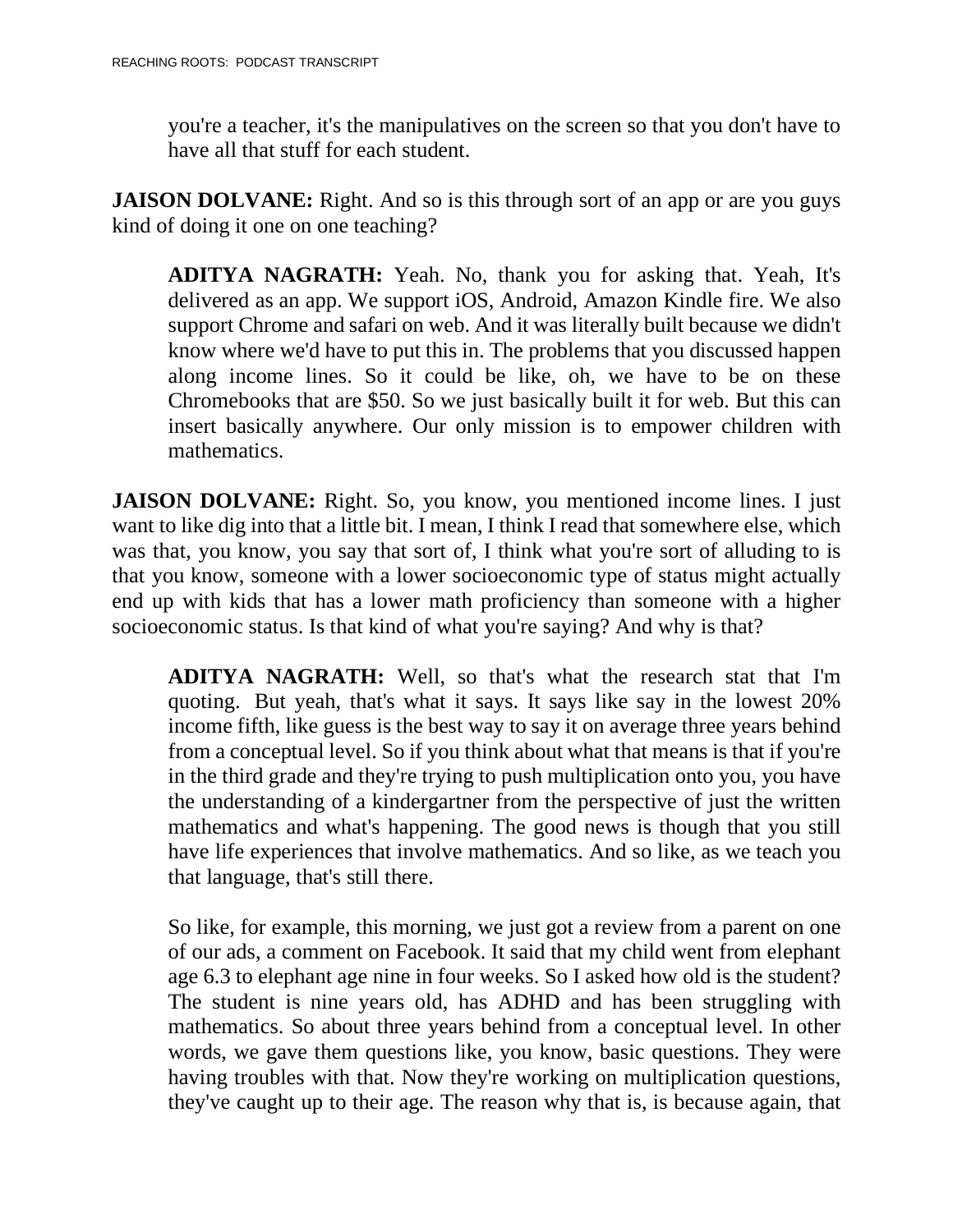nine year old has already had three years' worth of experiences. They've been in the classroom for three years of experiences. Now those experiences make sense. So they catch up very quickly.

**JAISON DOLVANE:** Okay. Interesting. So just to go back to the income question though, so why is it in your view that, you know, the sort of bottom fifth is not good at math?

**ADITYA NAGRATH:** Yeah. So I asked this question of the professor when he gave me the statistic and that research is actually on our, about us page, cause it's part of the why, right. Why are we doing this? Well, here's this socio problem that like this product was designed to solve, but it happens to be everyone's problem. And he said it was because the top 20% income earners are able to afford to send their children to preschool. And I mean, overall they have more time for the children, more resources for their children. Another piece of research that he handed me said that every dollar that you put into your child's education, like it's an ROI graph. It basically looks like one over X, it veers towards infinity as you get to age zero. And it kind of levels out towards zero as the child gets older. But it's just that like...

**JAISON DOLVANE:** And just to sort of simplify that, what you're saying is that the more money you spend earlier on in their life is going to give you a higher ROI on their education.

**ADITYA NAGRATH:** That's exactly what this piece of research said that one's not on our website, but I could send that to you.

**JAISON DOLVANE:** Very interesting. Yeah. Very interesting. So then yeah, kind of the system that you actually have you know, what age group is it relevant for?

**ADITYA NAGRATH:** Well, we actually cover from counting through algebra. We're about to add personal finances this week. So like by the time someone's listening to this, it'll probably be an out. But basically we started with counting because we figured if we could solve the problem in the preschool kindergarten level, then that child never has math anxiety. So, and then we just kept building up from there. So we very quickly had through fractions, decimal percentages. And then we started working, how do we add algebra? But we cover the algebra and we created the algebra course to recover the students that we see in university that are struggling with upper low level mathematics.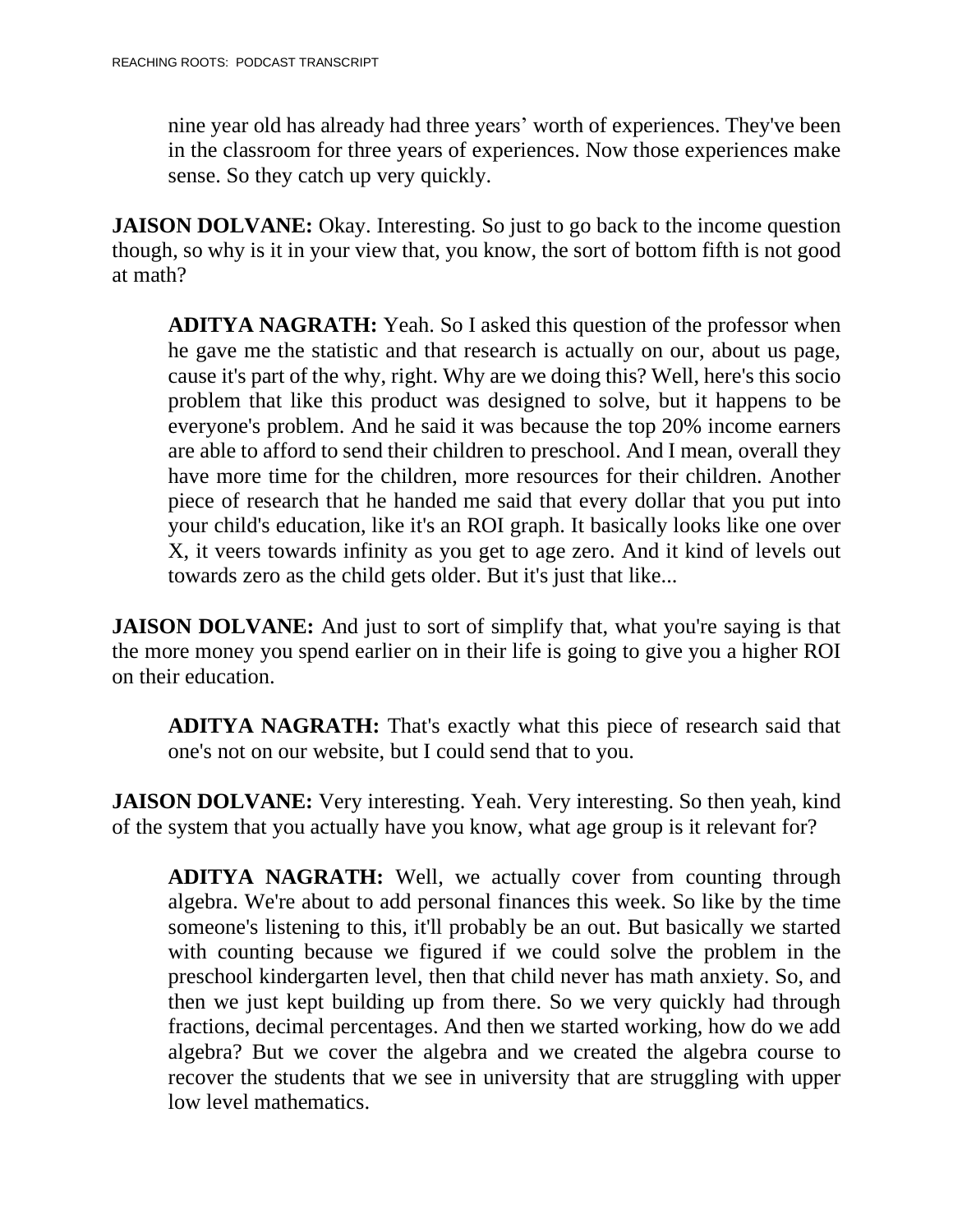Typically they're struggling with algebra, but it's not in the prerequisite. So as a TA in the university of Denver, I saw that firsthand and the problem is, is that like with the away that the system is built, right? You look at that as a TA and you say, well, you're like six years behind cause you should have learned this in the eighth grade. You're in college, not my problem. You're going to need to go take the prerequisite for the course. So we built it to recover that student, right? Like if you go through this thing, you'll understand enough written mathematics that you'll start to understand what's happening in this classroom.

**JAISON DOLVANE:** Okay. Got it. So just again, it was from preschool until when?

**ADITYA NAGRATH:** Adults can take this if they want.

**JAISON DOLVANE:** Okay. So you've got material in there that is quite advanced.

**ADITYA NAGRATH:** It's the primer for algebra that makes it so that if you taking, say university statistics. And you took our algebra course, now statistics is going to be a lot easier for you. You're going to understand it a lot better. And so like, yeah, I don't want to put [17:24 inaudible].

**JAISON DOLVANE:** I've got an 8 year old, so seems like this would be perfect for him, but I've also got like a 13 year old who's in high school. I mean, is this applicable to her?

**ADITYA NAGRATH:** Yeah. Yeah, exactly. That's what we're trying to say. Yeah.

**JAISON DOLVANE:** Sounds good. So, Aditya you know, what are some of the challenges that you have actually faced you know, trying to get kind of your message out there, trying to get people to really sort of take to this?

**ADITYA NAGRATH:** Well, I mean, the thing that we discussed earlier is kind of the primary one. That's why I'm speaking to that more and more. The main thing is this, right? Like everyone I talk to about this, when I talk to them one on one about it, they get it, the light comes on, but it's kind of hard to do in a Facebook add, or a sound snippet or if you're in the system and you're just upset about it and it's around that idea of how do you coach your child around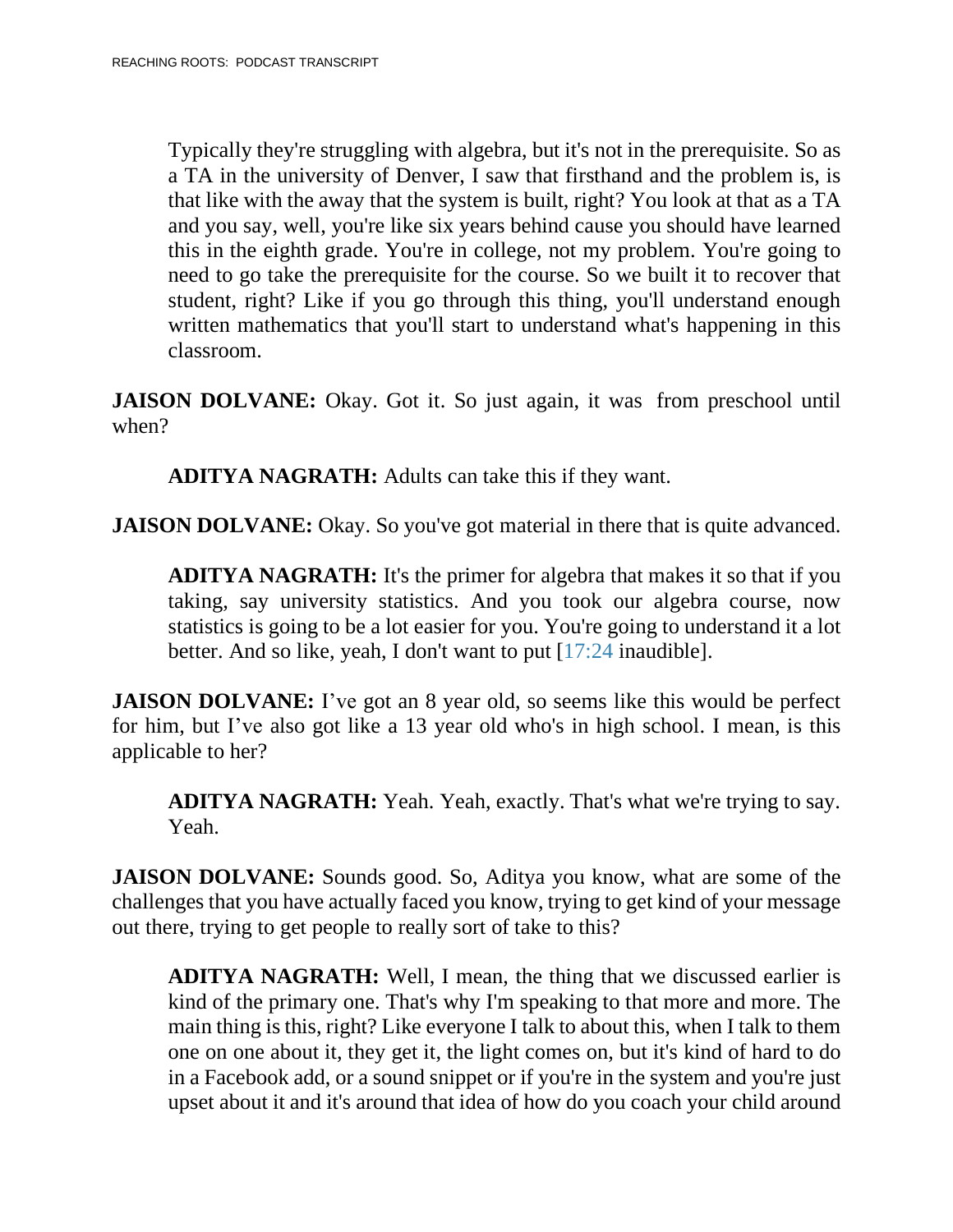mathematics? And so the example that I'm giving these days is around basketball, right? So I say with basketball, if your child shoots and the ball doesn't go in, what do you do?

And the common answer is, well, try again. Even if the child is frustrated, we say, try again. But with mathematics, that's not what we do. We don't have the child try again. We try to force the ball into the hoop by either showing them how to do it or helping them. We make the answer raw wrong. We're very like, as a species, we're very like, just like, oh, it's got to be right. If it's not right, then there's a problem. But in the wrong in the mistakes is actually the gold, right. The gold is we can figure out what is the misconception. We can guide them towards understanding through either giving them a hint or, you know, addressing immediately what is the language that they didn't get. And in that also, right? Like is the maturity around answering incorrectly, right. Because if you have that attitude of, okay, this is in correct, but there's not an emotion around it. There's more of a can do attitude for lack of a better word. Like a can do, like, I can approach this another way, I can give it another try. I am going to do this, that kind of an attitude. That's going to work a lot better as a life skill, not just in mathematics everywhere.

**JAISON DOLVANE:** Yeah. Makes sense. So you started this company, you've sort of been going through this journey. Has there been any sort of changes at a personal level, any kind of transformation as you've sort of been moving through this?

**ADITYA NAGRATH:** Yeah. I mean, I've been taking leadership courses, which I mean requires you to look at personal transformation, but then on top of that, we've taken on a mission of empowerment. And so we've really had to sit down and understand what means to be empowered.

**JAISON DOLVANE:** And what have you sort of derived from that?

**ADITYA NAGRATH:** Some of the things I just told you about, right? Cause like that's the empowerment piece, right. If the child can see that they can do it, if they can believe that they can do it, that is what empowerment is. And in order for that to happen, they actually have to try and they actually have to do it. And so that's the piece from that side for like say the adult or for the coach or whatever, understanding that, and then understanding my emotions around this situation and the stories that I'm telling myself around it, that's the work, the leadership work, and the transformation work.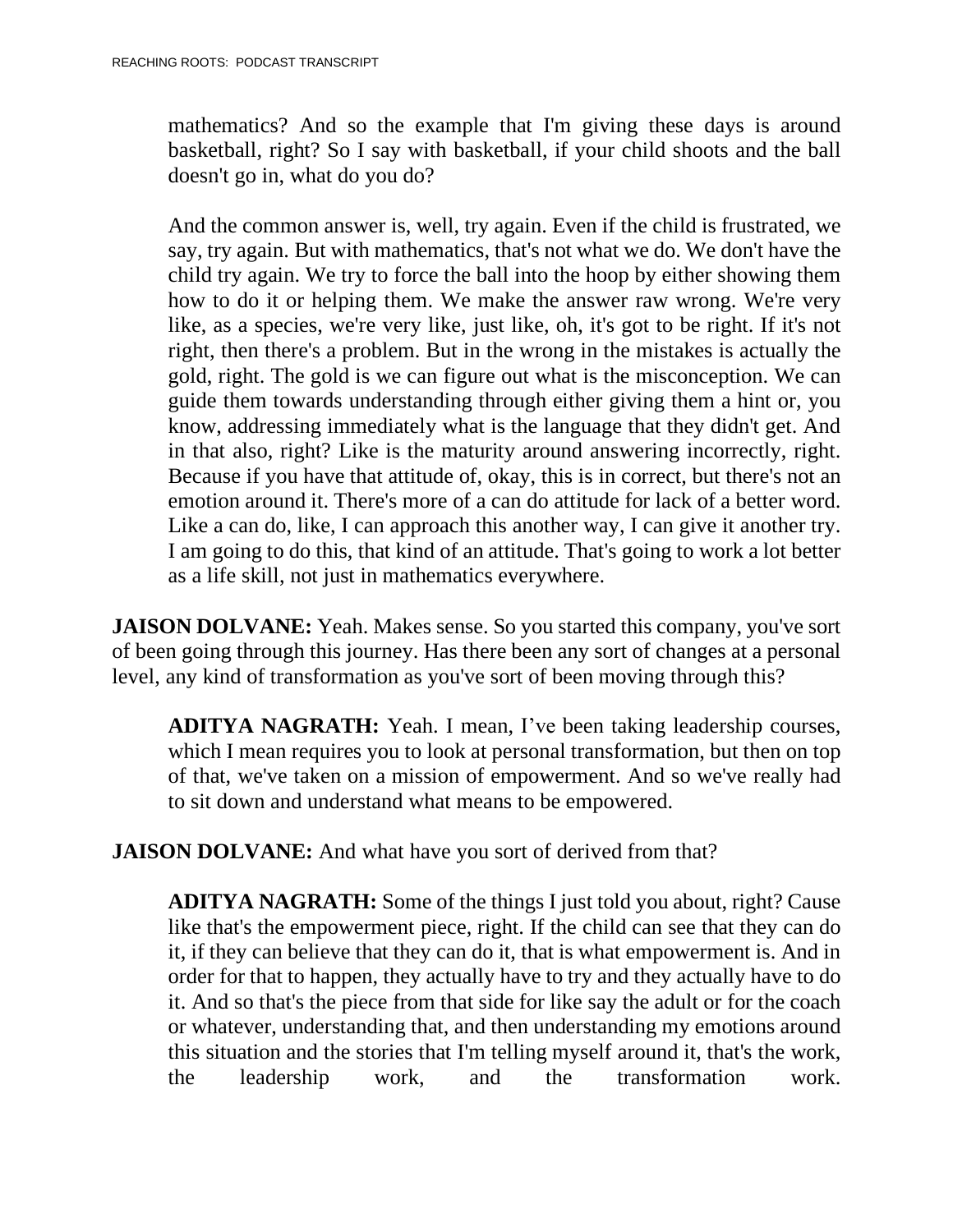**JAISON DOLVANE:** And I mean, when you sort of talk about empowerment for children, you know, part of this is just for them to start, right. And so, I mean, is this so something that you're seeing has to be driven by the parents?

**ADITYA NAGRATH:** So a lot of times a child will come into our system, they'll start playing the games, we'll find their level very quickly. So it feels good to them. And most of the time they will make progress on their own. They'll use it on their own. They'll want to play it on their own. Sometimes you're going to get a child that has math anxiety already, and you're not going to be passing one over on them. They're going to look at this and they're going to say, this is math, and they're going to find potentially either an excuse or they maybe don't want to use it. But there are methods that we have that will help empower the child. Like for example, we help give them a choice for if they don't want to play it's common for children to do worksheets. So we've made these worksheets so that you can offer an option between, do you want to do the worksheets or do you want to play the games?

Well these types of things help, we also put in things like, you can turn off any voices you don't like, you can choose whichever character you want to play with. So like maybe you don't like angry birds, maybe you like angry eggs or angry balloons, or I don't know, we have maybe 110 different characters in there. They vary by age. So like, by the age of the student, we might show it. We might not show it. Yeah. And like we've has done everything that we can to kind of make it accommodatable so that like, if the student is saying something like that, well, one as the parent, you have some sort of recourse like, oh, well, you don't like that voice? Fine, I'll turn it off. So their excuses get back to the fact that I just don't want to do math, but then we can address the problem directly because then we're now talking about it once they've said that out loud, well now we know what the problem is.

**JAISON DOLVANE:** Got it. Got it. No, sounds very cool. So just tell us how much does this cost and do you guys have kind of a free trial on this?

**ADITYA NAGRATH:** Yeah, we do. So it's a three day free trial. That's enough to get through the placement exam typically. And it's \$55 per month. That covers up to seven students. It's three at signup, but it's you message support. We'll open it up to up to seven. At that point, the UI kind of gets messed up. We do that because what we found out was that if we do one or two students or like we do it per child, if they leave out the younger children and the younger children were the ones that were benefiting the most because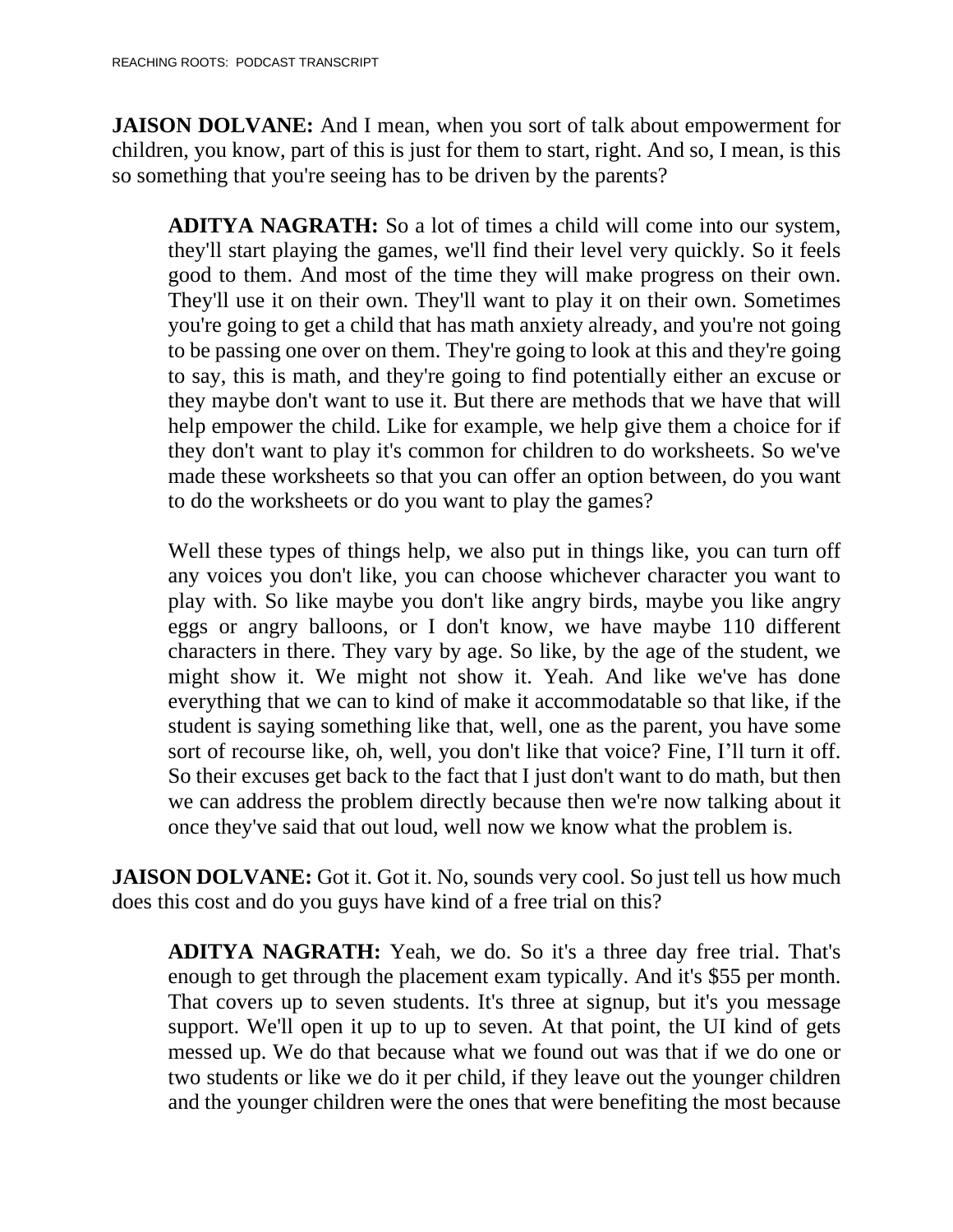we see four or five year old's that don't understand that this is ahead. Like, this is quote unquote ahead. So then they look at it and they say, well, this is a game. And then they play and they get to multiplication, division and they never have a problem with anxiety around mathematics.

**JAISON DOLVANE:** Got it. Okay, So really, I mean, what you're saying is that for like \$55 a month for like, basically, you know, if someone's got three kids, they can go in, they can have them use it for three days and figure out what their math age is. And then for \$55 a month, they can get all three kids started.

**ADITYA NAGRATH:** That's absolutely right. And we send them a report after they finish that placement exam, which tells them which questions that the student missed and like how to maybe have a conversation around it because sometimes a student might say, well, I hit skip, or I did this, or I did that. And there's ways to put them back into that placement mode. So like that report gives you a very comprehensive method of being able to talk to the child and understand what's going on. And we also let you share with your students teachers. So like, if you think that, like this report is accurate and you want to send it to the teacher so that the teacher can understand the level it shares to the teacher for free, the teacher gets an account for free.

**JAISON DOLVANE:** Very cool. Very cool. Sounds like a great service. Actually probably worth trying it out here at some point.

**ADITYA NAGRATH:** Awesome. Thank you.

**JAISON DOLVANE:** Tell me, do you have kids?

**ADITYA NAGRATH:** Yeah, I have a five year old. Who's about to turn five and I have a, I guess a one month old.

**JAISON DOLVANE:** One month old. Okay, Wow! So really new parents. I'm sure you're struggling with getting sleep some nights or at least your wife.

**ADITYA NAGRATH:** Yeah, exactly.

**JAISON DOLVANE:** So Aditya is there one feeling you have as a parent that you would rather not feel?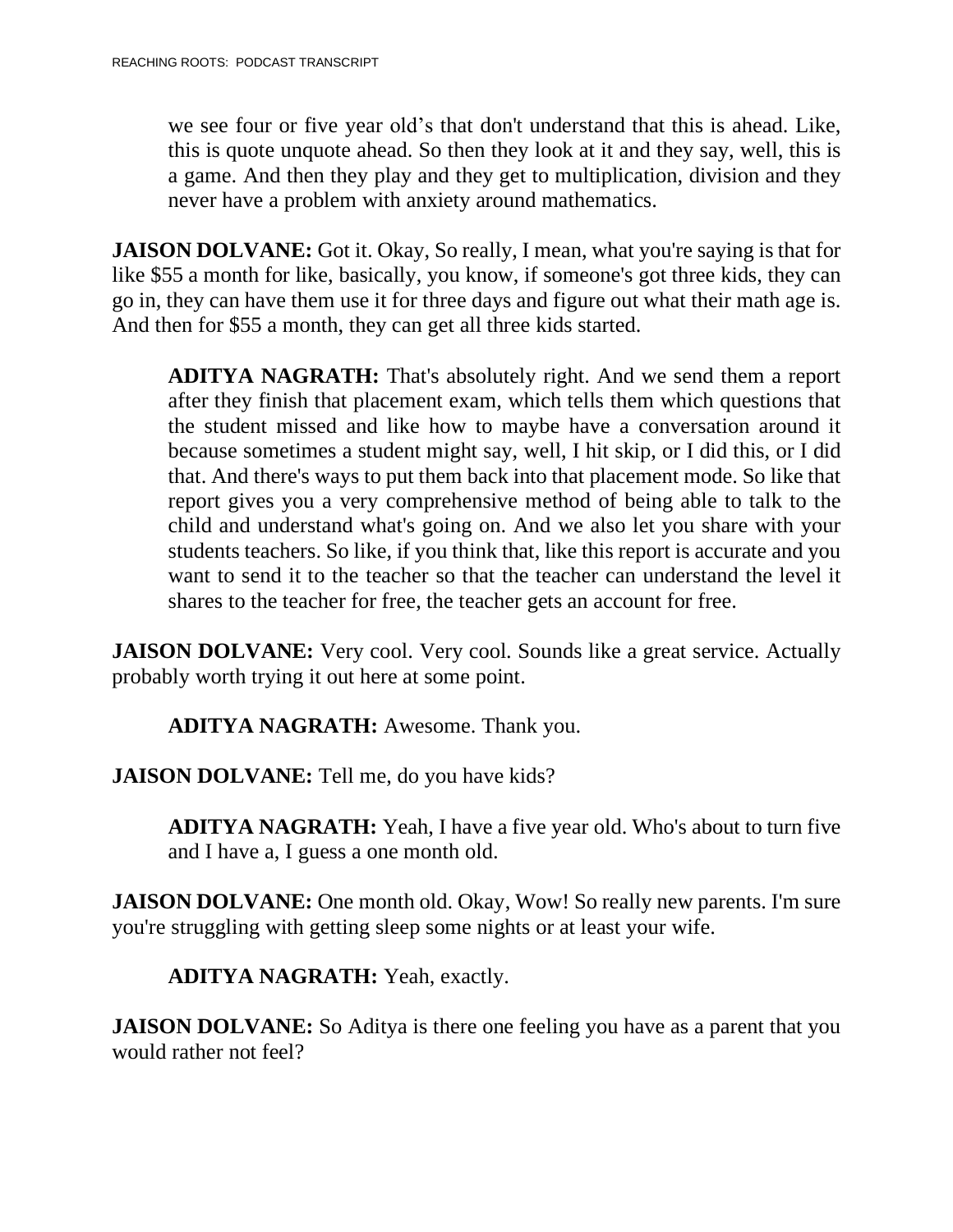**ADITYA NAGRATH:** Well, no. So the answer to that question is that the empowerment work, the leadership work that we've done, that I've done. What I've learned is that, most of the problems that we experience in life come from avoiding an emotion. And the trick is, is that it's kind of like a Chinese finger trap, right? The more you kind of pull out and you try to avoid it, the more it grab on to you. So what has to happen is you actually got to go in and you got to feel that emotion. So yeah, at this point there is no emotion that I don't want to feel or that I'm trying to avoid, because I know that, that when I see that, then I immediately become like, okay, so then I got to go feel that emotion.

**JAISON DOLVANE:** Got it. But you don't have anything that you're, you know, you sort of like a situation where you're actually feeling something where with your kids, that you'd rather sort of, you know, not want to be in that sort of world.

**ADITYA NAGRATH:** I mean, there's a lot of situations that children are going to bring up that maybe you don't want to be in. But like this is what I would say from a coaching perspective is that like I try to accept things just immediately as quickly as I can. Cause if you don't accept, then actually what's happening is psychologically speaking, You're on like the, the spectrum of grief, right? So like typically starts with denial, this isn't happening and then anger, maybe I'm angry about this and then so on, so forth. So like you can shortcut that entire process of grief by just accepting right now, consciously accepting, saying it out loud, this just happened. This is how I started now. I just say it in my head. But that acceptance of this is the situation then gives us the power to deal with the situation regardless of what it is. So I can't control the situations that are happening. I definitely don't want to be in the situation where my child is kind of afraid of math, but you know, if that happens, I'll accept it and take the mythological step.

**JAISON DOLVANE:** Okay. And yeah, what's your hope for your audience?

**ADITYA NAGRATH:** I mean, I'm just hoping to get value from anything I'm saying, cause what I've understood is that if I can provide the value then people will find a way to use it.

**JAISON DOLVANE:** Yeah. And you know, like I think you have a really sound mission around math. So hopefully, sorry, empowering children. And I'm sure that's not just about math, but if they feel they can do that, it helps them feel they can do other things.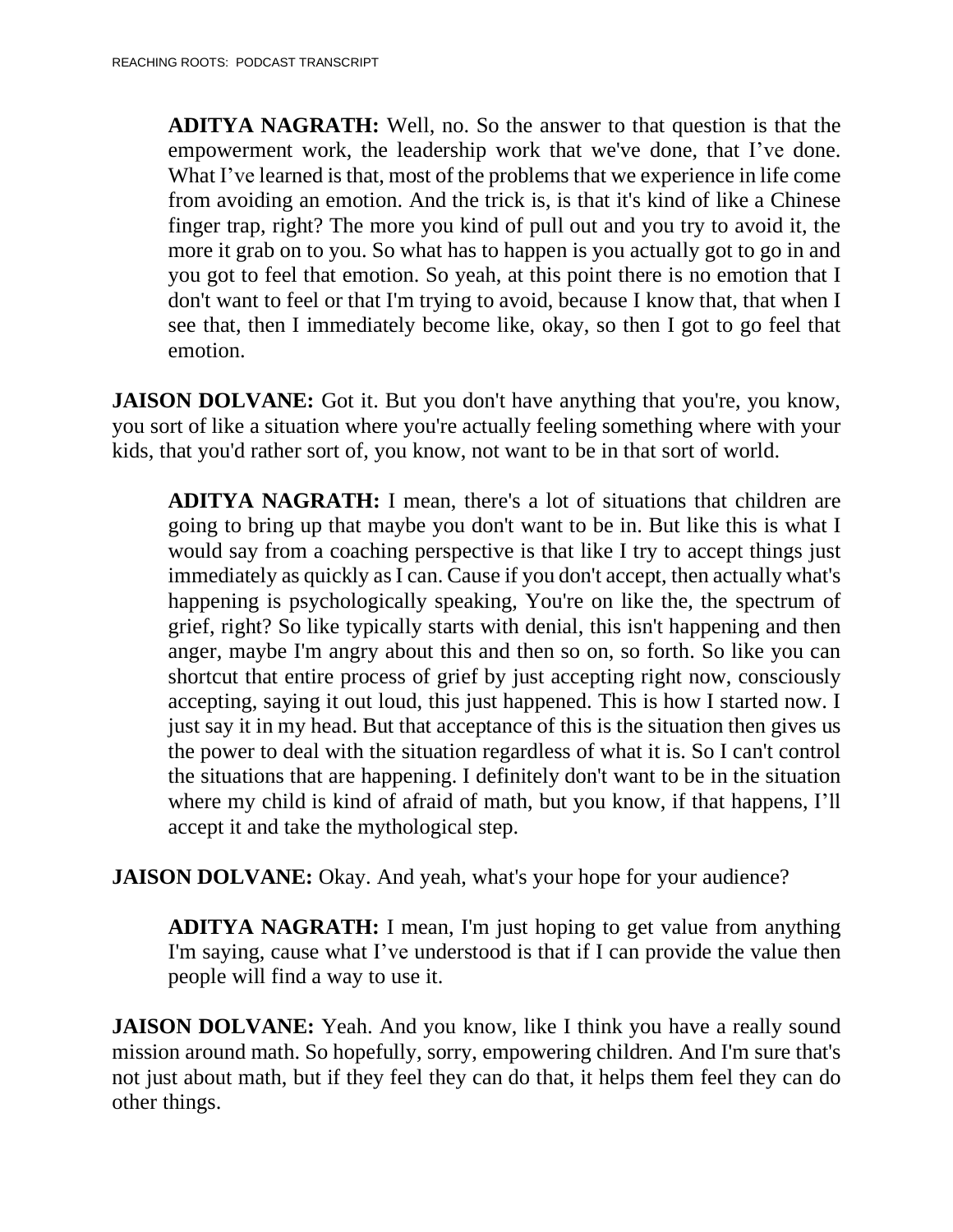**ADITYA NAGRATH:** It becomes something that even as a coach, as a parent, right, Parent coach, parent/coach that then you can also apply elsewhere. Right? So like, Hey, whoa, you did it with math. I bet you can do it with history. I bet you can do it with basketball. I bet you can do it, It's just getting that drive of I can do it. That's ultimately it.

**JAISON DOLVANE:** Fair enough. So Aditya, you want to just tell the audience where they can reach you guys?

**ADITYA NAGRATH:** Absolutely. If you come to www.elephantlearning.com or Google us elephant learning you're going to find us. You can also probably see a lot of the stuff we're doing on Facebook. We're trying to get out to other channels. So now you might start to see a presence on Pinterest and Instagram and maybe next door, etc. So like, you know you'll see us out there. If you're looking to find me, if you try to connect on LinkedIn and you don't send me spam, I'll probably connect you.

**JAISON DOLVANE:** Okay. Great. Sounds good. Thank you Aditya. I really appreciate you being here.

**ADITYA NAGRATH:** I appreciate you having me here. Thank you so much.

### [Outro]

Thank you for listening.

SUBSCRIBE: Make sure to subscribe to this podcast on Apple [podcasts](https://podcasts.apple.com/us/podcast/reaching-roots/id1540658282?uo=4) or [Spotify](https://open.spotify.com/show/3LG42c0YAEFvUQMVS9EHWC?si=JdaHHJCIRRW-cWZycNtqOQ) or wherever you listen, we would really appreciate if you can leave us a review on apple podcasts or send us any feedback to [reachingroots@wishslate.com.](mailto:reachingroots@wishslate.com?subject=Comment%20on%20RR%20Podcast)

SIGN-UP for the WishSlate App: Find items from any stores, save items to one list and share, buy, gift from family and friend lists. Visit [https://app.wishslate.com](https://app.wishslate.com/)

[Resources & Links]